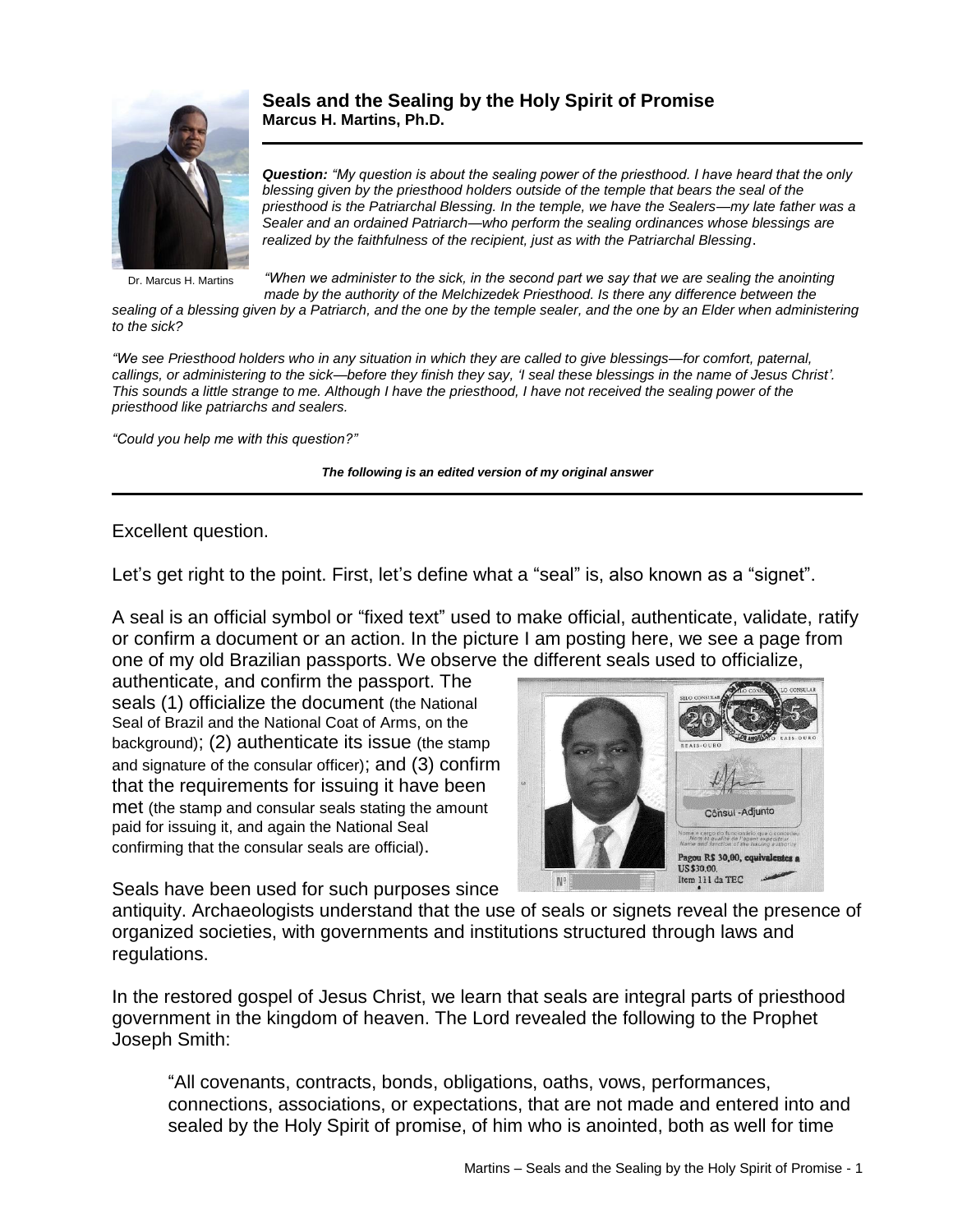and for all eternity, and that too most holy ... are of no efficacy, virtue, or force in and after the resurrection from the dead; for all contracts that are not made unto this end have an end when men are dead." (Doctrine & Covenants 132:7)

Here we understand that any official act which we perform in the divine work of salvation and exaltation, through the power and authority of the priesthood, must be made official, authenticated (or validated), and confirmed. We call this officialization, validation, and confirmation of "Sealing by the Holy Spirit of Promise," and the Holy Ghost is the member of the Godhead in charge of this function of officializing, authenticating, and confirming our preaching and ordinances in the gospel of Jesus Christ, so they can produce the effects, or blessings, promised.

How do we get the Holy Ghost to officialize, authenticate, and confirm our preaching and ordinances? The Prophet Joseph Smith explained it as follows:

"It may seem to some to be a very bold doctrine that we talk of—a power which records or binds on earth and binds in heaven. Nevertheless, in all ages of the world, whenever the Lord has given a dispensation of the priesthood to any man by actual revelation, or any set of men, this power has always been given.

"Hence, whatsoever those men did in authority, in the name of the Lord, and did it truly and faithfully, and kept a proper and faithful record of the same, it became a law on earth and in heaven, and could not be annulled, according to the decrees of the great Jehovah." (Doctrine & Covenants 128:9)

Great Joseph ...!

Let us consider the official priesthood ordinances of the Church of Jesus Christ of Latterday Saints, as listed in the General Handbook of Instructions:

- Naming and blessing children
- Baptism
- Confirmation and receiving the Holy Ghost
- Administration of the Sacrament
- Consecration of oil
- Administering to the sick
- Conferral of the priesthood and ordinations to priesthood offices
- Setting apart and blessings for officers and teachers
- Blessings of comfort and counsel
- Father's blessings
- Dedicating graves
- Patriarchal blessings

According to the Prophet Joseph Smith's teaching, any preaching and any of these abovementioned ordinances will be considered as official, authentic, and confirmed on earth and in heaven if three requirements are met: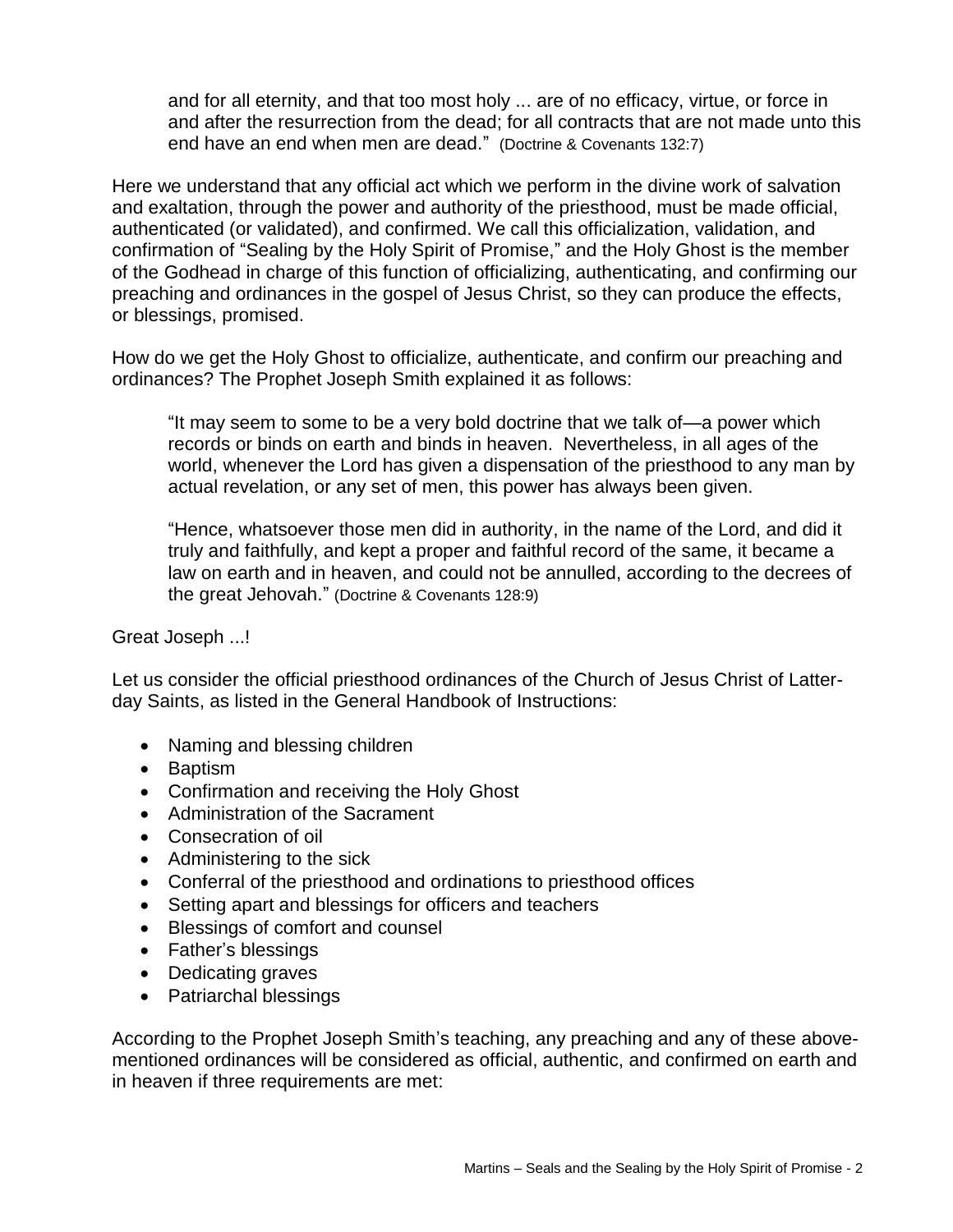- 1. The preaching or ordinance was performed with proper priesthood authority in the name of the Lord.
- 2. The preaching or ordinance was performed truthfully and faithfully (without falsehood, and following carefully the instructions of the Council of the First Presidency and Quorum of the Twelve—Manual 2, chapter 20).
- 3. A faithful and proper record of the preaching or ordinance is created and maintained.

So far, we have been focusing on priesthood ordinances of the Church of Jesus Christ of Latter-day Saints that can be officiated by anyone, as long as that person has the proper priesthood authority.

Some of these ordinances require the prior approval of a Bishop: blessing children; confirmation and receiving the Holy Ghost; administration of the sacrament; conferral of the priesthood and ordinations to offices in the priesthood; setting apart and blessings for officers and teachers; and dedicating graves. Other ordinances may be officiated without prior authorization, as long as the priesthood holder is worthy: consecration of oil; administering to the sick; blessings of comfort and counsel; and father's blessings.

Other ordinances of the priesthood require special ordination or setting apart so that they may be officiated. I usually call such ordinances "ordinances of the kingdom," because their effects and promises are not limited only to mortality, as in the case of "ordinances of the Church."

A man must be ordained to the office of Patriarch in the Melchizedek Priesthood to be able to give patriarchal blessings to members of a stake. Men and women must be endowed with power from on high (D&C 95:7-9; 105:10-12), approved by their respective bishops and stake presidents, and then approved and set apart by a temple presidency, to officiate in ordinances of the House of the Lord. A man must be approved by the First Presidency to be set apart to officiate sealings of husbands and wives, and sealings of children to parents in the House of the Lord.

These "ordinances of the kingdom" are governed by the same laws that govern the "ordinances of the Church," that is, their effects are predicated on the faith and obedience of both the person officiating and the person receiving the ordinance. If the ordinance is performed with proper priesthood authority in the name of the Lord; truly and faithfully; having a faithful and proper record of the ordinance; and if the person who has received the ordinance remains faithful, the Holy Ghost will officialize, authenticate, and confirm such ordinance, and in the due time of the Lord the effects of the ordinance will become evident in the person's life.

Ok ... moral of the story:

1) We use the word "sealing" when we refer to the most sacred ordinances of the House of the Lord through which men and women and their children are united as couples and children for time and eternity by authority of the priesthood exercised by a sealer. Like all other ordinances, these sealings of couples and children also need to be officialized,